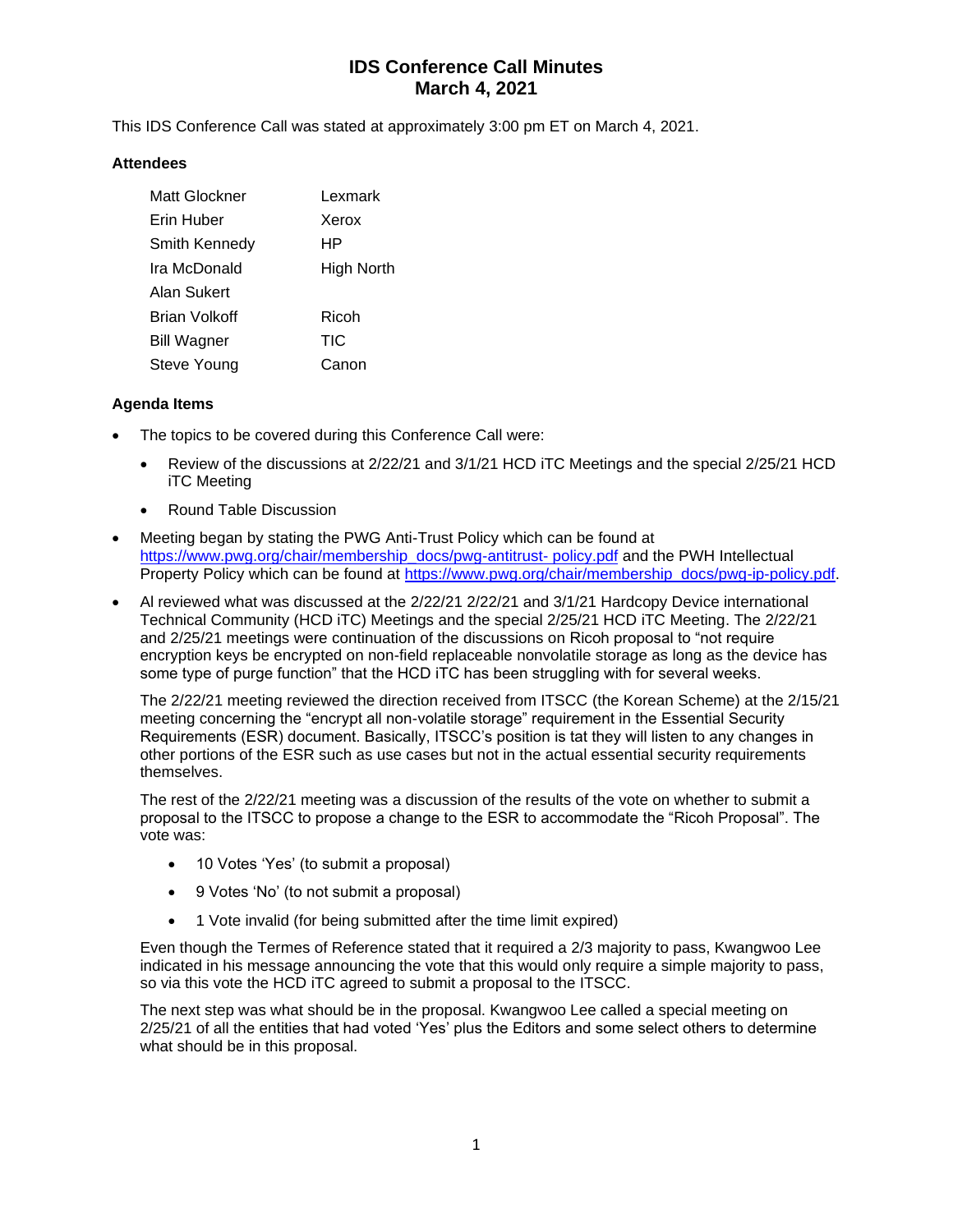Al then went through the minutes from this meeting which can be found at

[https://ftp.pwg.org/pub/pwg/ids/minutes/2021-02-25 HCDiTC Temporary Meeting Minutes.pdf.](https://ftp.pwg.org/pub/pwg/ids/minutes/2021-02-25%20HCDiTC%20Temporary%20Meeting%20Minutes.pdf). The key points that came out of this meeting were:

- ITSCC's main concern is that when an HCD is taken out of its operational environment both field replaceable and non-field replaceable non-volatile storage are equally vulnerable and thus must be equally protected.
- Even after all that had been said before, it wasn't until this meeting that the ITSCC's position became clearly understood – they will not accept any change to the "encrypt all non-volatile storage" requirement and vendors are just going to have to find a way to implement it.
- JBMIA (the Japanese Business Manufacturer's vendor association) was given the action to propose changes to the non-essential security requirements portions of the ESR to address the scenario when the HCD is taken out of its operational environment. These proposed changes will be discussed at the next HCD iTC Meeting on 3/8/21/.

At the 3/1/21 meeting the following were discussed:

- A subgroup has been formed to address the requirements for "hardware anchored integrity" led by Jerry Colunga of HP. The first meeting will be  $9AM ET$  on March  $9<sup>th</sup>$ . We'll probably lean heavily on the work of the Dedicated Security Components (DSC) iTC and the DSC cPP/SD.
- The Network Subgroup has completed all of its work. It has gone through all the secure protocol SFRs to sync with the ND cPP (including DTLS) and have proposed addition to the HCD cPP v1.0 of SFRs for X509 certificate validation/authentication, NTP and Cryptographic Key Establishment.
- Al and Kwangwoo Lee are going to meet off-line to discuss how the HCD cPP will address the issue of internationalization to ensure that the HCD cPP does not "contain requirements that have dependency on national conformity assessment schemes for crypto".
- We briefly discussed the results of the 2/25/21 special meeting.
- It was decided to wait on review of the Security Problem Definition (SPD) until any changes that might be necessary due to proposed ESR changes from JBMIA are discussed with the full HCD iTC.
- We went through the proposed HCD iTC schedule Al put together a couple of weeks ago. The key milestones in the proposed schedule are:
	- $\circ$ 3rd Internal Draft (cPP/SD) Available for Review: 4/19/21
	- o 1<sup>st</sup> Public Draft (cPP/SD) Available for Review: 6/14/21
	- o 2<sup>nd</sup> Public Draft (cPP/SD) Available for Review: 9/20/21
	- o Final Draft (cPP/SD) Available for Review: 12/6/21
	- o Final Documents (cPP/SD) Published: 2/14/22

Al indicated we are now maybe a couple of weeks behind. However, the consensus was that this schedule for now was reasonable enough and roughly right that it was OK'd, so it is now our approved schedule that we will be measured against.

- Round Table:
	- Ira mentioned that DTLS v1.3 will be reviewed via telecom by the IESG in three weeks, which means it will probably be publish by June 2021.
	- IETF 110 Online will be Mar 8-12, 2021 from 7A 1P ET each day. See <https://www.ietf.org/how/meetings/110/>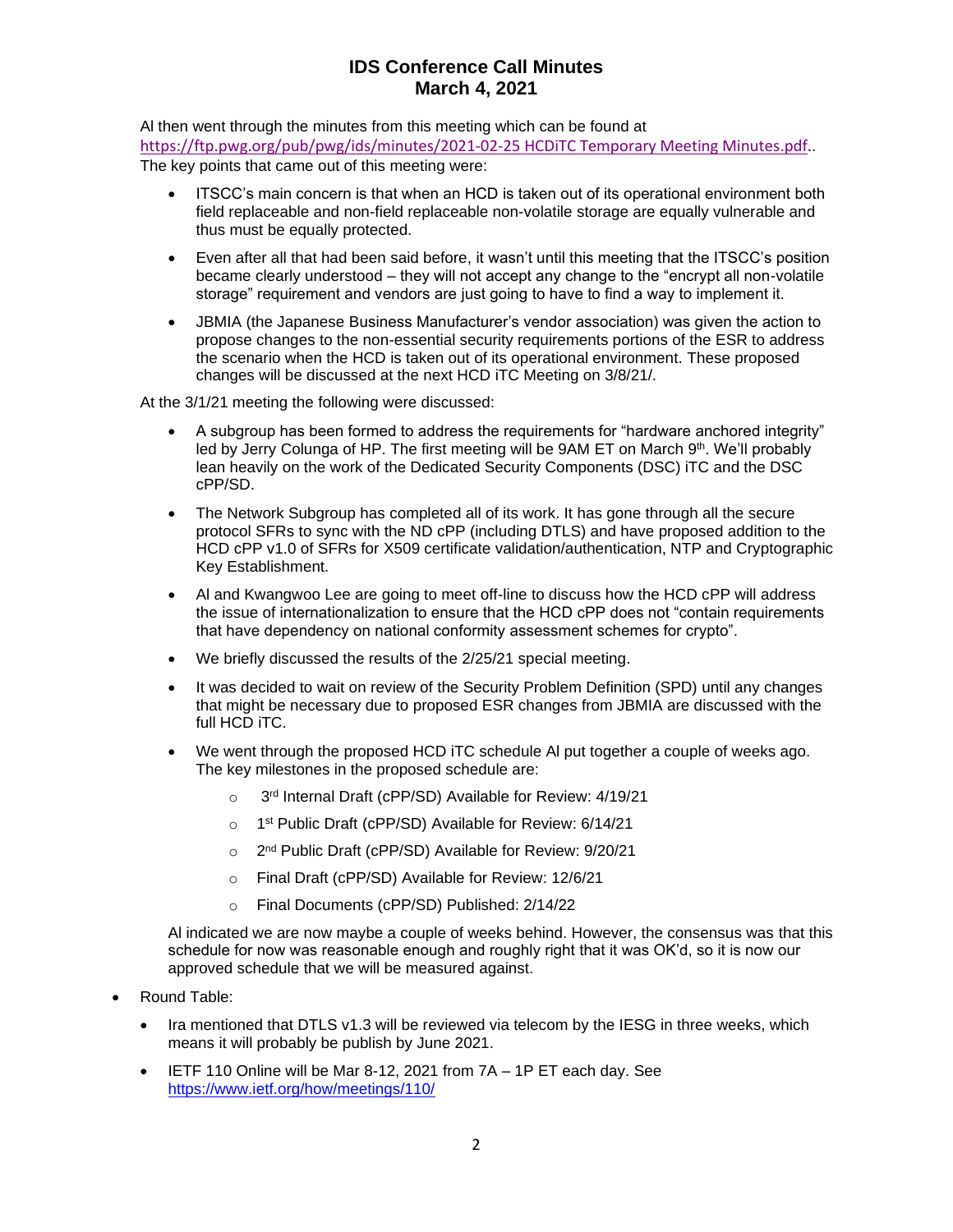• **Actions:** None